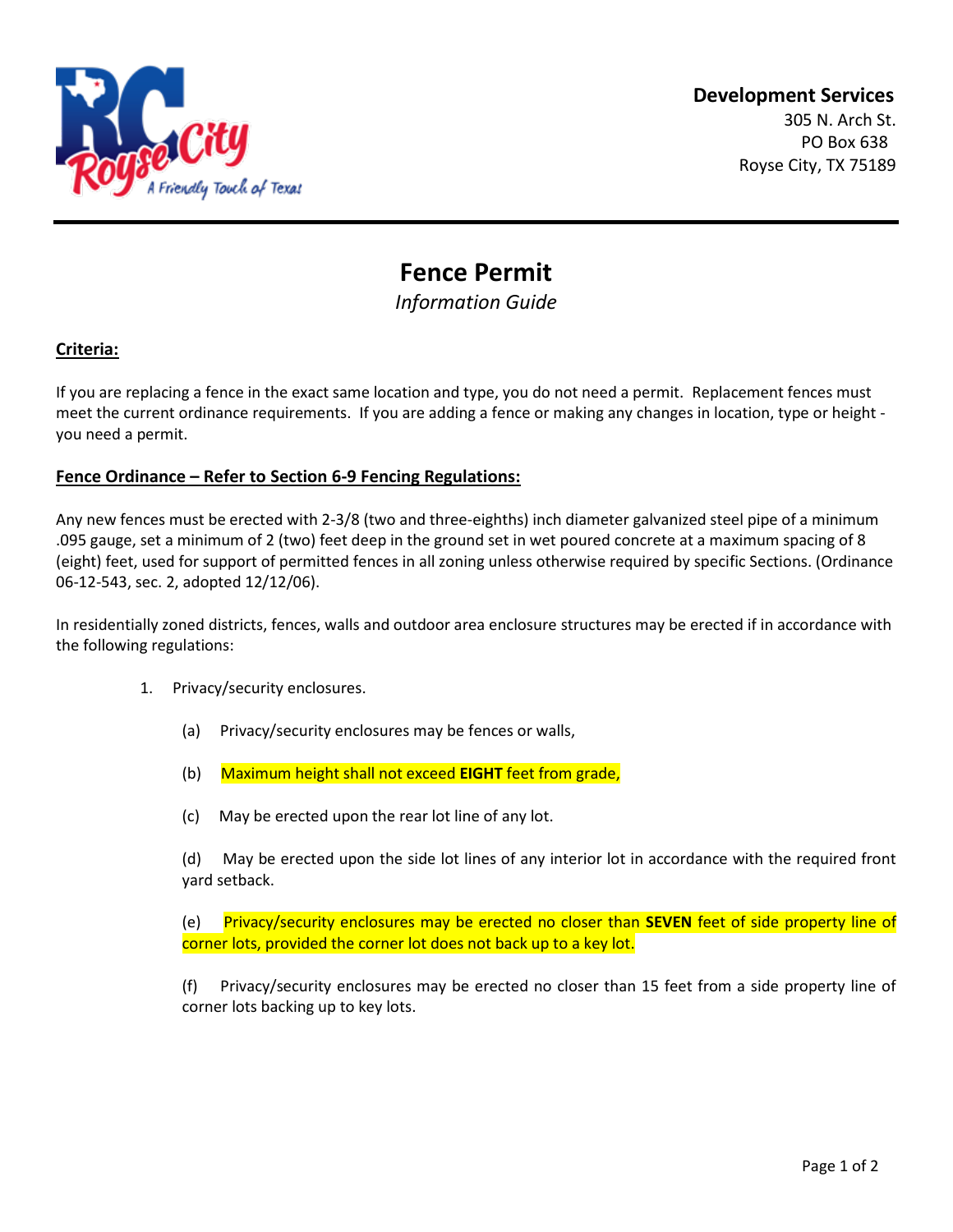## **Permit Application:**

- Complete Fence Permit Application including the following information fields:
	- o Accurate project address
	- $\circ$  Valuation Field total cost of the project
	- o Project Description
	- o Owner information
- Fence contractor must register with the City and be listed on the permit application.
- All Permit Applications must include *Two (2) complete sets of plans as follows:*
	- o Site Plan showing location of fence and setbacks
	- o Copy of Lot Survey showing property lines
	- o Materials list and photos
- Sign Application and send to the City via one of the following methods:
	- o Email to Development Services Dept. at *permits@roysecity.com*
	- o Deliver to Development Services at City Hall 305 N. Arch St., Royse City, TX 75189
	- o Online via MyGov
- All plans will be reviewed by the Building Inspector.
- Plan review will take up to 10 business days. All feedback will be provided to the contact name listed on the permit application.
- Once Permit is approved, the contact for the project will be notified by the Development Services Department. Payment for the permit can be made when the permit is picked-up from City Hall.
- **No work may begin until the permit has been issued.**

#### **Permit Cost - \$50.00**

#### **Inspections:**

- Once permit is issued, inspections can be requested via MyGov or by calling 972-524-4832/4823.
- Inspection requests must be received by 4pm for next day inspection.

Typical inspections include as needed:

Fence Final